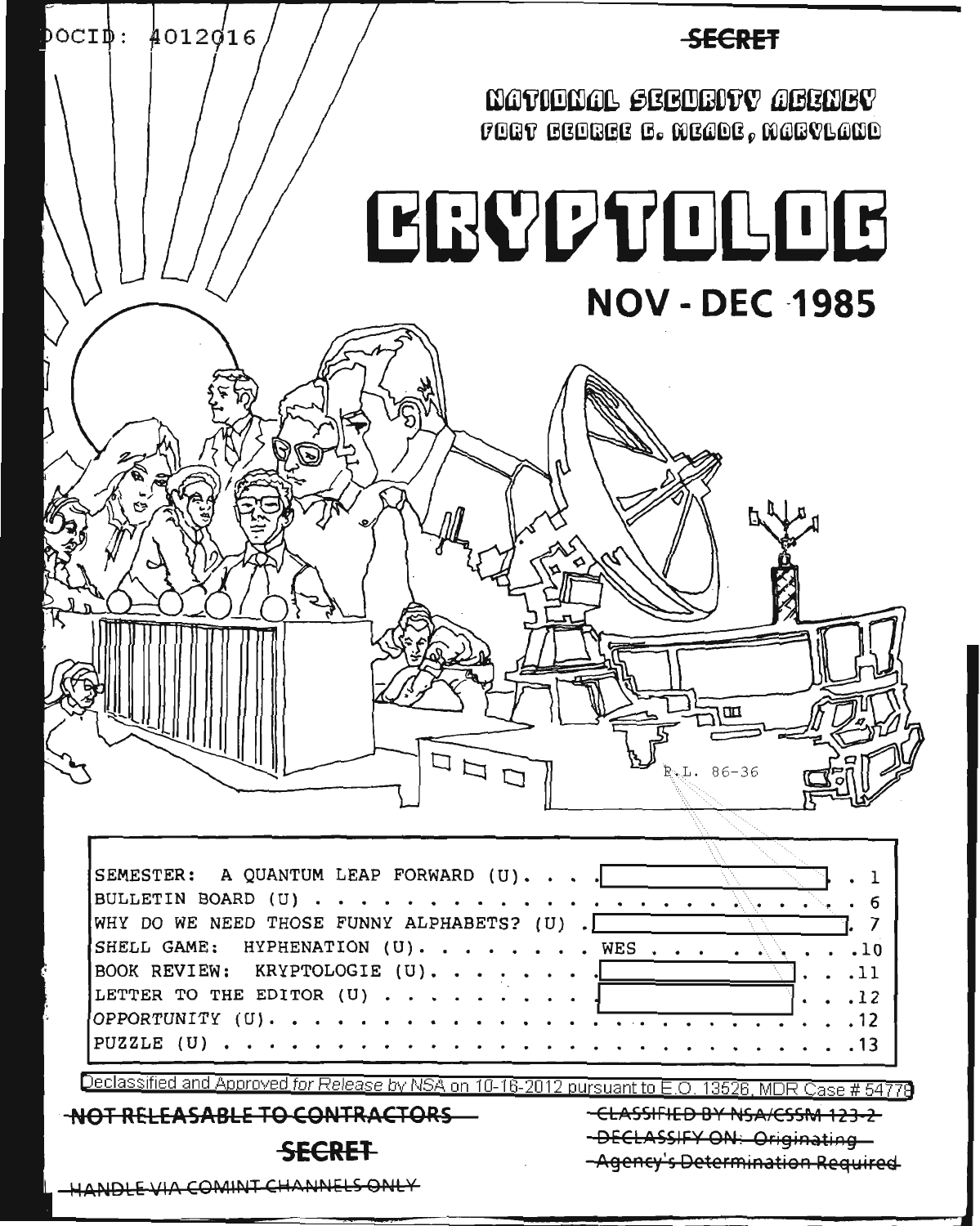## aCID: 4012016

**eONFIBEN'fIAL ERYPTOLOG** 

Published by PI, Techniques and Standards

 $P.L. 86-36$ 

| PUBLISHER                    |                                                                                                                                                                                                                                                                                                                                      |
|------------------------------|--------------------------------------------------------------------------------------------------------------------------------------------------------------------------------------------------------------------------------------------------------------------------------------------------------------------------------------|
|                              | <b>BOARD OF EDITORS</b>                                                                                                                                                                                                                                                                                                              |
| Editor<br>.                  | $(963 - 1103)$                                                                                                                                                                                                                                                                                                                       |
| Collection                   | (963-5877)                                                                                                                                                                                                                                                                                                                           |
| Computer Security            | $(968 - 8141)$                                                                                                                                                                                                                                                                                                                       |
| Computer Systems             | $(963 - 1103)$                                                                                                                                                                                                                                                                                                                       |
| Cryptanalysis                | $(963 - 4740)$                                                                                                                                                                                                                                                                                                                       |
|                              | (963-1596)                                                                                                                                                                                                                                                                                                                           |
| Index                        | K963-5330)                                                                                                                                                                                                                                                                                                                           |
| Information Science          | $(963 - 1145)$<br>. 1                                                                                                                                                                                                                                                                                                                |
| Intelligence Research        | مسين.<br>مسينيات<br>(963-3095)                                                                                                                                                                                                                                                                                                       |
| $Language \dots \dots \dots$ | $(963 - 3057)$                                                                                                                                                                                                                                                                                                                       |
| Mathematics                  | $(963 - 5566)$                                                                                                                                                                                                                                                                                                                       |
| Science and Technology       | $(963 - 4191)$                                                                                                                                                                                                                                                                                                                       |
|                              | Special Research  Vera R. Filby (968-8014)<br>Traffic Analysis Robert J. Hanyok (963-5734)                                                                                                                                                                                                                                           |
| <b>Illustrator</b><br>.      | (963-3057)                                                                                                                                                                                                                                                                                                                           |
|                              | To submit articles or letters by mail, send to:<br>Editor, CRYPTOLOG, P1<br>If you used a word processor, please include the<br>mag card, floppy or diskette along with your<br>hard copy, with a notation as to what equip-<br>ment, operating system, and software you used.<br>via PLATFORM mail, send to:<br>cryptolg at bar1c05 |
|                              | (bar-one-c-zero-five)<br>(note: no 'o' in 'log')                                                                                                                                                                                                                                                                                     |

For Change of Address send name and old and new organizations to: Editor, CRYPTOLOG, PI

Contents of CRYPTOLOG should not be reproduced or further disseminated outside the National Security Agency Without the permission of the Publisher. Inquiries regarding reproduction and dissemination should be directed to the Editor.

### **PUZZLE MAKERS, PUZZLE SOLVERS (u)**

(U) David H. Williams, Puzzle Editor and former Editor-in-Chief of CRYPTOLOG, retired in Noember. He is better known as DHW, the compiler f those fiendish NSA-Crostics that challenge even the most successful of NSA's renowned puzzle olvers. Those puzzles have been a popular feature f this magazine, and will be missed by the many Ibscribers who always turn to the back pages first.

() DHW, in his persona as Dave, linguist, telemeist, punster, and walking encyclopedia, will also be missed by his colleagues, and especially by the present editor. He was a favorite source of information, for he presented facts with witty explanations and humorous illustrations, even on sober and arcane subjects.

a small circle David H. Williams will always be  $embmed$ 

(U) Now a word of comfort for the busman's oliday puzzle solvers who abound in this Agency: ake heart. We'll see to it that there's a puzzle of some kind or another in the back pages. And we invite puzzle makers among the readers to ontribute their concoctions.

(U) About solutions to the puzzles: "all the news that fits we print," to quote the motto of this ditor's high school newspaper. We expect to atch up in the next issue. $\ell$  But we do solicit comments from readers on/whether the solution ould appear in the same issue as the puzzle or in te next issue.

P.L. 86-36  $1.4. (c)$ *r*

P.S. for DHW fans: find the pun.

#### $-**convFIDENTHAL**$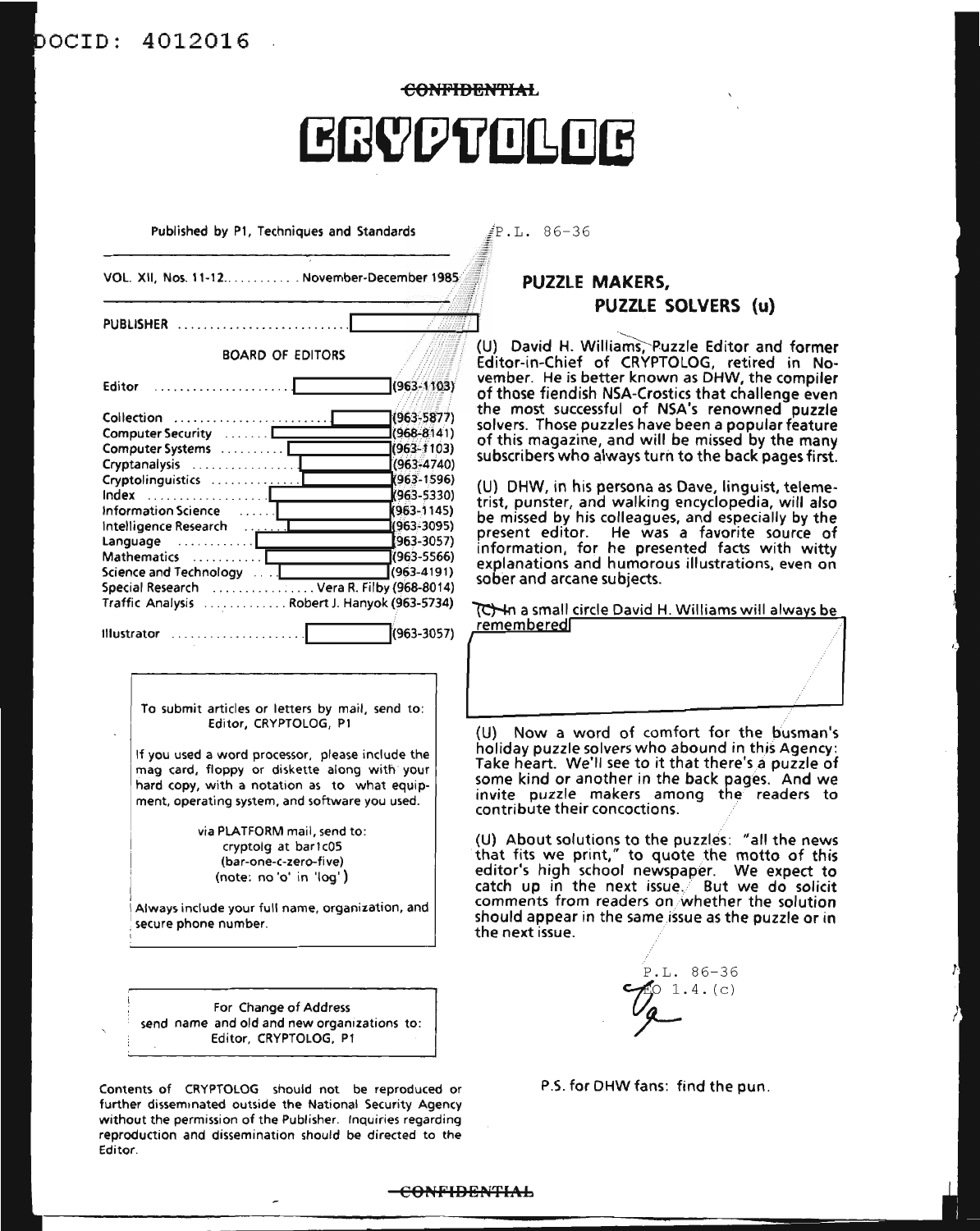### DOCID: 4012016

**CONFIDENTIAL** 



Nov-Dec 1985 \* CRYPTOLOG \* page 1<br>HANDLE VIA COMINT CHANNELS ONLY<br>CONFIDENTIAL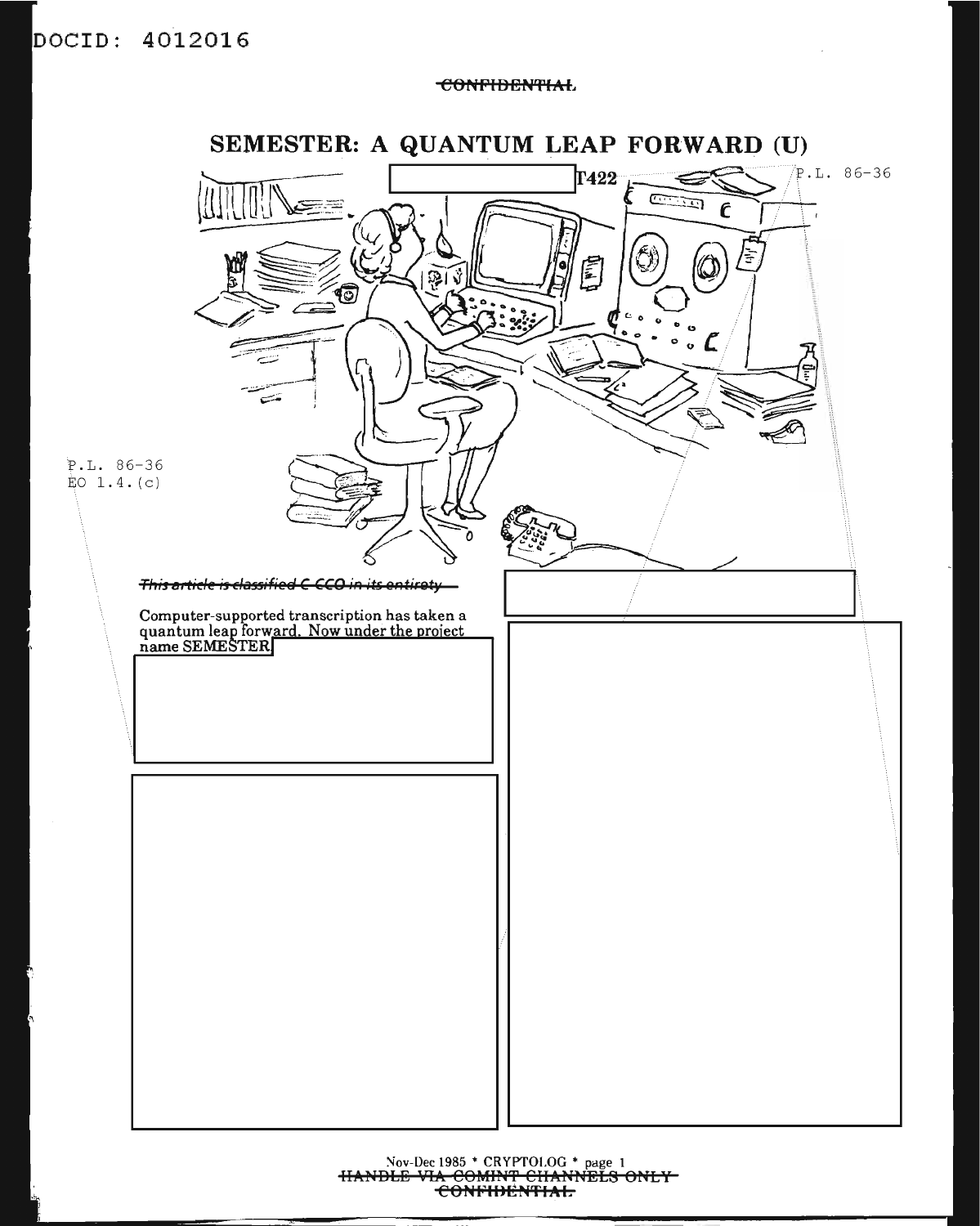**CONFIDENTIAL** 

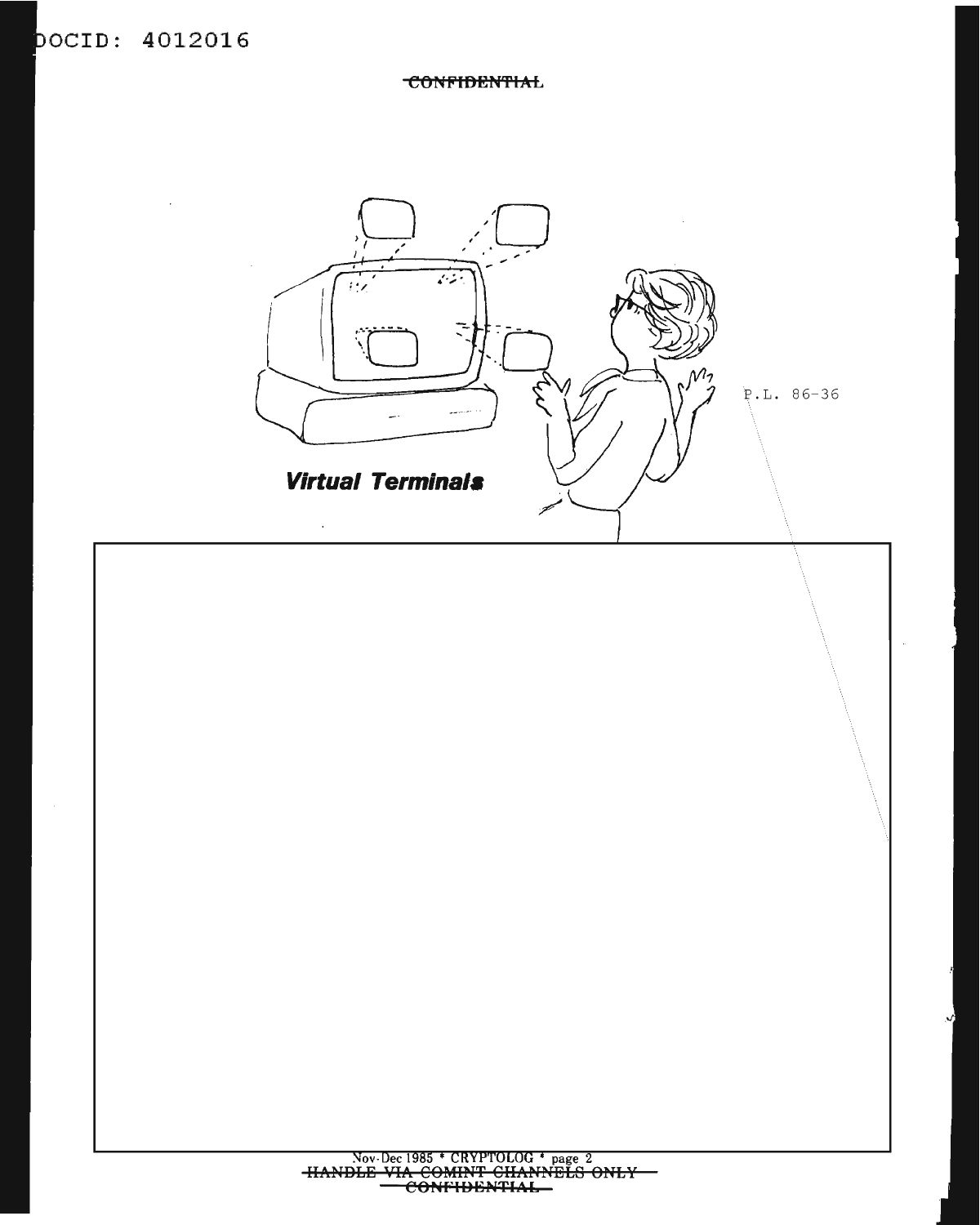### OCID: 4012016

#### **CONFIDENTIAL**

Nov-Dec 1985 \* CRYPTOLOG \* page 3<br>HANDLE VIA-COMINT CHANNELS ONLY<br>-CONFIDENTIAL-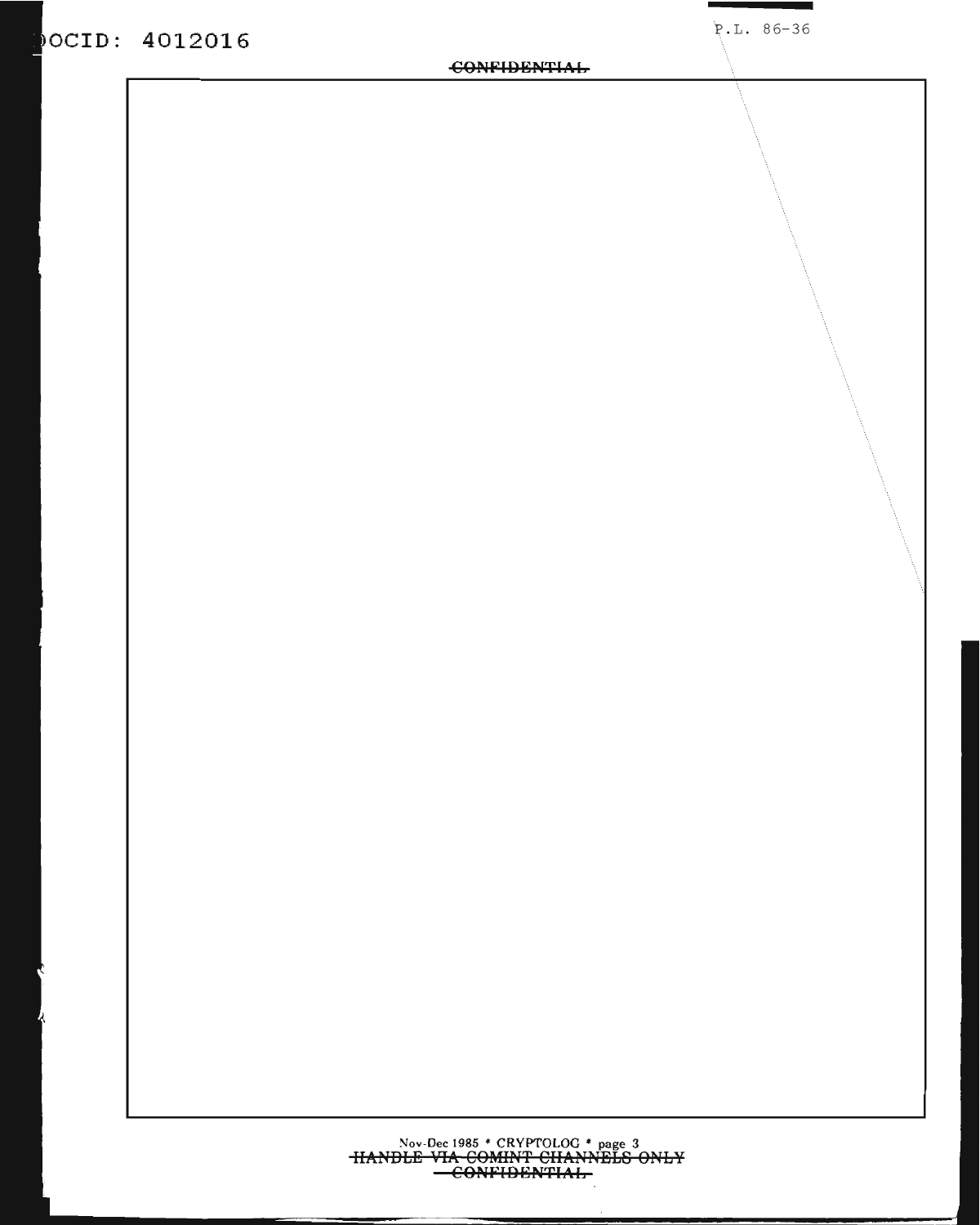### **aCID: 4012016**

#### $-$ CONFIDENTIAL $-$



#### Nov-Dec 1985 \* CRYPTOLOG \* page 4 **IIA?tDL:S VIA COMlH'f CIIA?HlELS onLY COr,FltlIilPHIAL**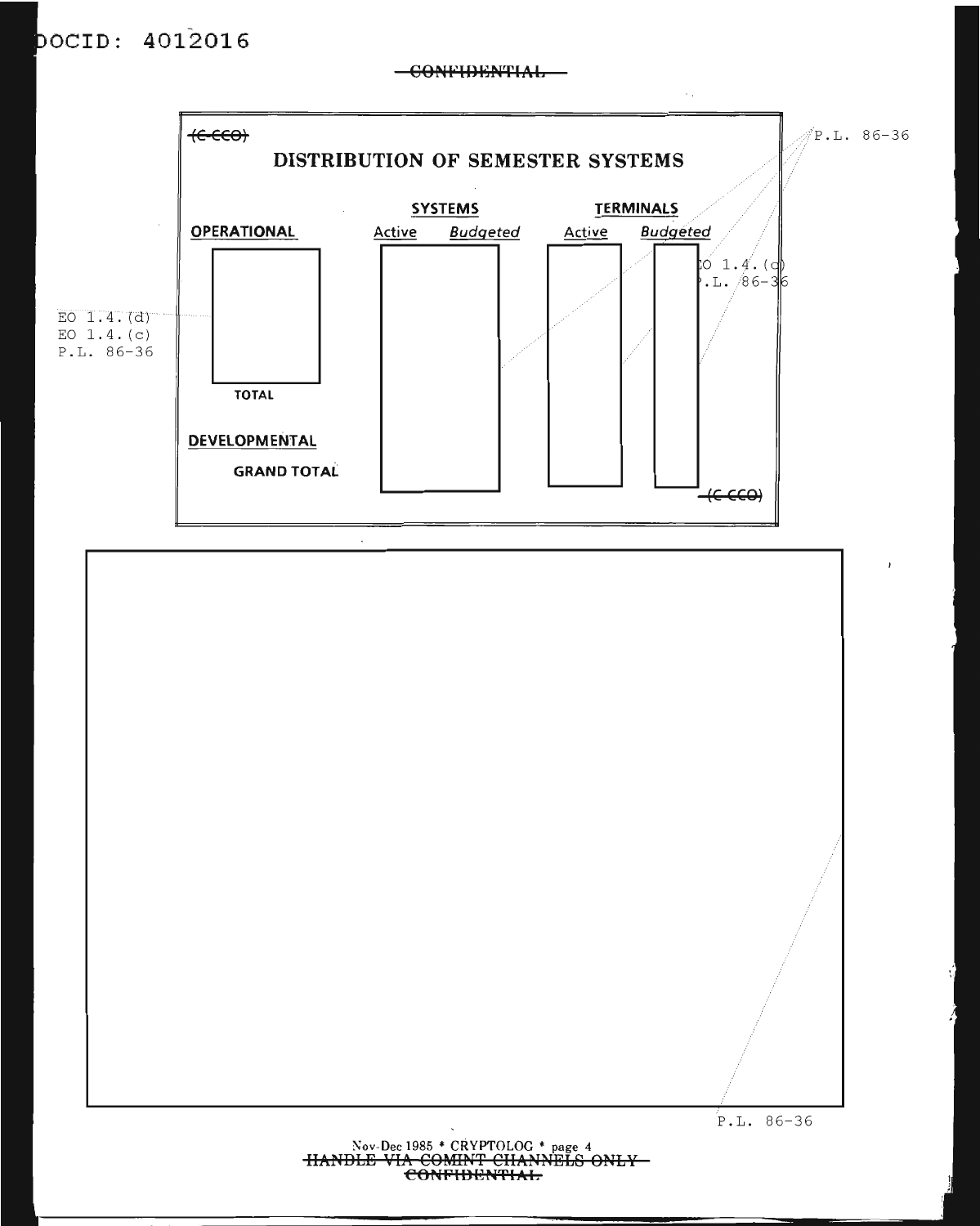# Nov-Dec 1985 \* CRYPTOLOG \* page 5<br>HANDLE VIA COMINT CHANNELS ONLY-<br>CONFIDENTIAL-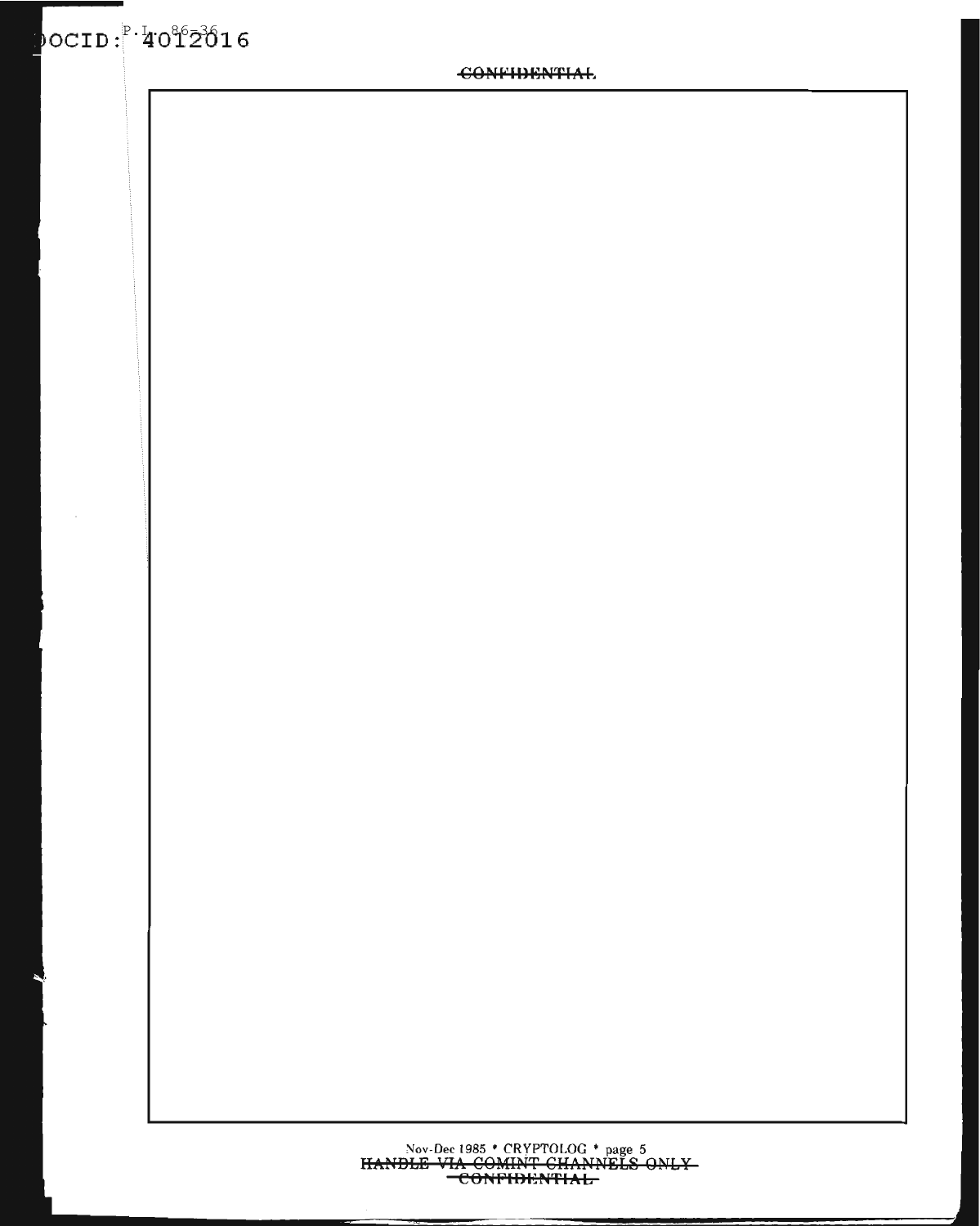| $P.L. 86-36$<br>pocip: 4012016 | $P.L. 86-36$                                                                                                                                            |
|--------------------------------|---------------------------------------------------------------------------------------------------------------------------------------------------------|
|                                | <b>CONFIDENTIAL</b>                                                                                                                                     |
|                                |                                                                                                                                                         |
|                                |                                                                                                                                                         |
|                                |                                                                                                                                                         |
|                                |                                                                                                                                                         |
|                                |                                                                                                                                                         |
|                                |                                                                                                                                                         |
|                                |                                                                                                                                                         |
|                                |                                                                                                                                                         |
|                                |                                                                                                                                                         |
|                                |                                                                                                                                                         |
|                                |                                                                                                                                                         |
|                                |                                                                                                                                                         |
|                                |                                                                                                                                                         |
|                                |                                                                                                                                                         |
|                                |                                                                                                                                                         |
|                                |                                                                                                                                                         |
|                                |                                                                                                                                                         |
|                                |                                                                                                                                                         |
|                                | Editor's Note:                                                                                                                                          |
|                                |                                                                                                                                                         |
|                                | Readers may be interested in the article<br>"Computer-Aided Transcription" by the same<br>author that appeared in the April 1976 issue<br>of CRYPTOLOG. |
|                                |                                                                                                                                                         |
|                                |                                                                                                                                                         |
|                                |                                                                                                                                                         |
|                                | <b>BULLETIN BOARD</b>                                                                                                                                   |
|                                |                                                                                                                                                         |
|                                |                                                                                                                                                         |
|                                |                                                                                                                                                         |
|                                |                                                                                                                                                         |
|                                |                                                                                                                                                         |
|                                |                                                                                                                                                         |
|                                |                                                                                                                                                         |
|                                |                                                                                                                                                         |
|                                |                                                                                                                                                         |
|                                |                                                                                                                                                         |
|                                |                                                                                                                                                         |
|                                |                                                                                                                                                         |
|                                |                                                                                                                                                         |

HANDLE VIA COMINT CHANNELS ONLY EQ. 1.4. (c)<br>CONFIDENTIAL P.L. 86-36  $P.L. 86-36$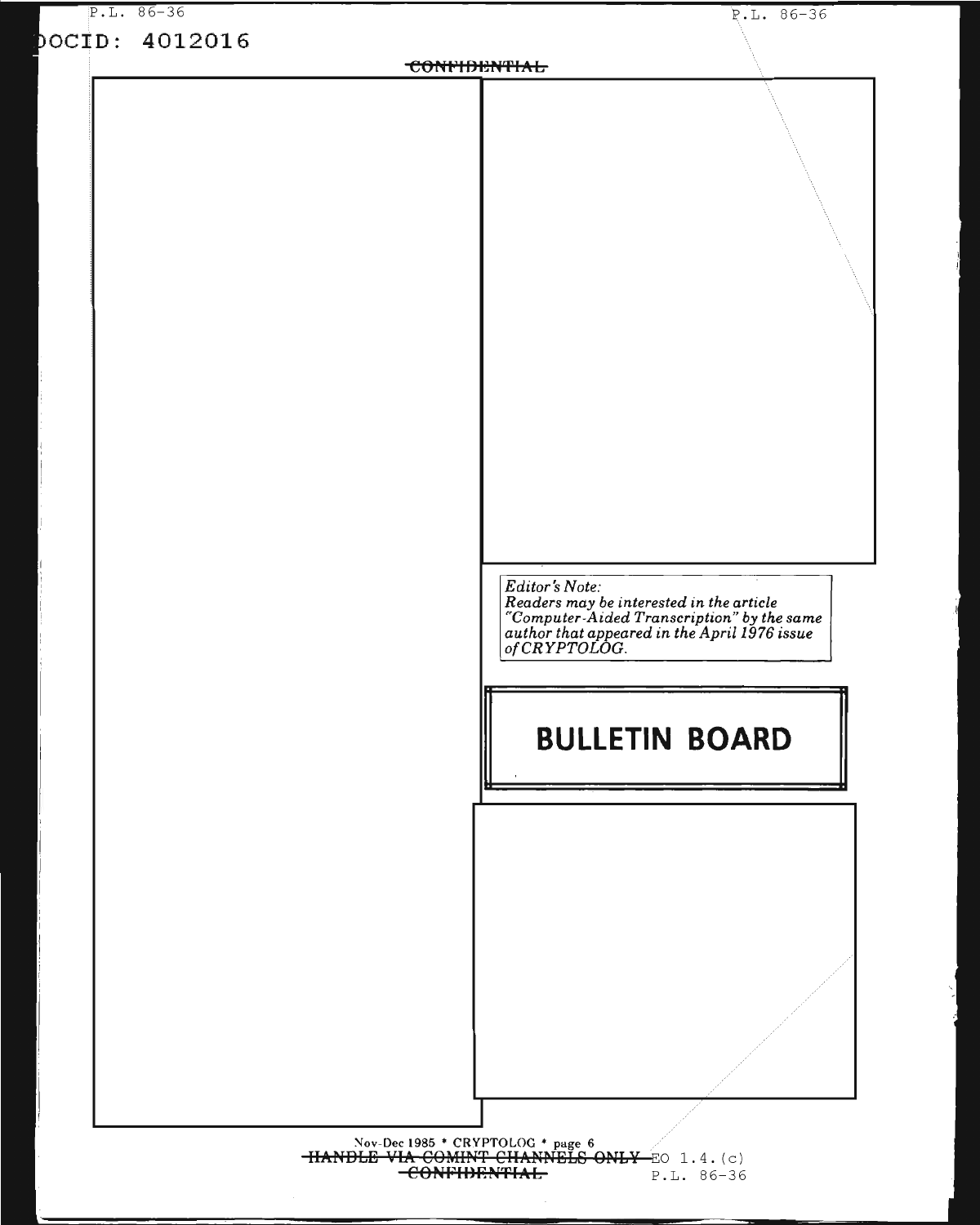### <code>bocib</code>: 4012016



e have reached the level of technology in which we plan supercomputing research **71** centers, fill the basement with Crays, and strain our electrical circuits to the breaking point with ASTW's, ASH's, HPW's, and every kind of advanced electronic equipment we can find. With such great advances in the state of the art do we still have to use that good old 26-letter English alphabet to represent all ofour foreign language material on computers?

#### What Can We Do With Foreign Scripts?

oreign scripts and diacritical marks on<br>Roman letters convey useful information to the translator which is sometimes missed in transliterations into Roman letters lacking those marks. Because of the variety of transliteration schemes, transliterations are often ambiguous and sometimes confusing, and lack the subtle distinctions of a language written in its own script. In addition, our linguists usually come to NSA trained in reading the native script, and having to learn a new representation for the language delays their effectiveness.

The same problem arises in creating on-line working aids for linguists, and here the correct representation of the language is even more important. The transliteration is often a cruder version of the language, and therefore transliteration systems vary from target to target and even from analyst to analyst, so that transliterations are less useful for dictionaries, glossaries, bookbreaker's tools, etc. Without the proper tools to build a glossary, some linguists at NSA are building on-line working aids with idiosyncratic transliterations which make them difficult to use by anyone but the authors. When the authors transfer to new assignments their experience and insight are lost because other people cannot find the terms they have recorded.

#### Where Did All Those Foreign Alphabets Come From?

• ddly enough, they all came from the same<br>place. Considering how useful an alphabet<br>is for representing a language, it is surprising that the alphabet was invented only once, about 3500 years ago in the Fertile Crescent. All of the many other alphabets in the world either borrowed an alphabet descended from this early

Nov-Dec 1985 \* CRYPTOLOG \* page 7 FOR OFFICIAL USE ONLY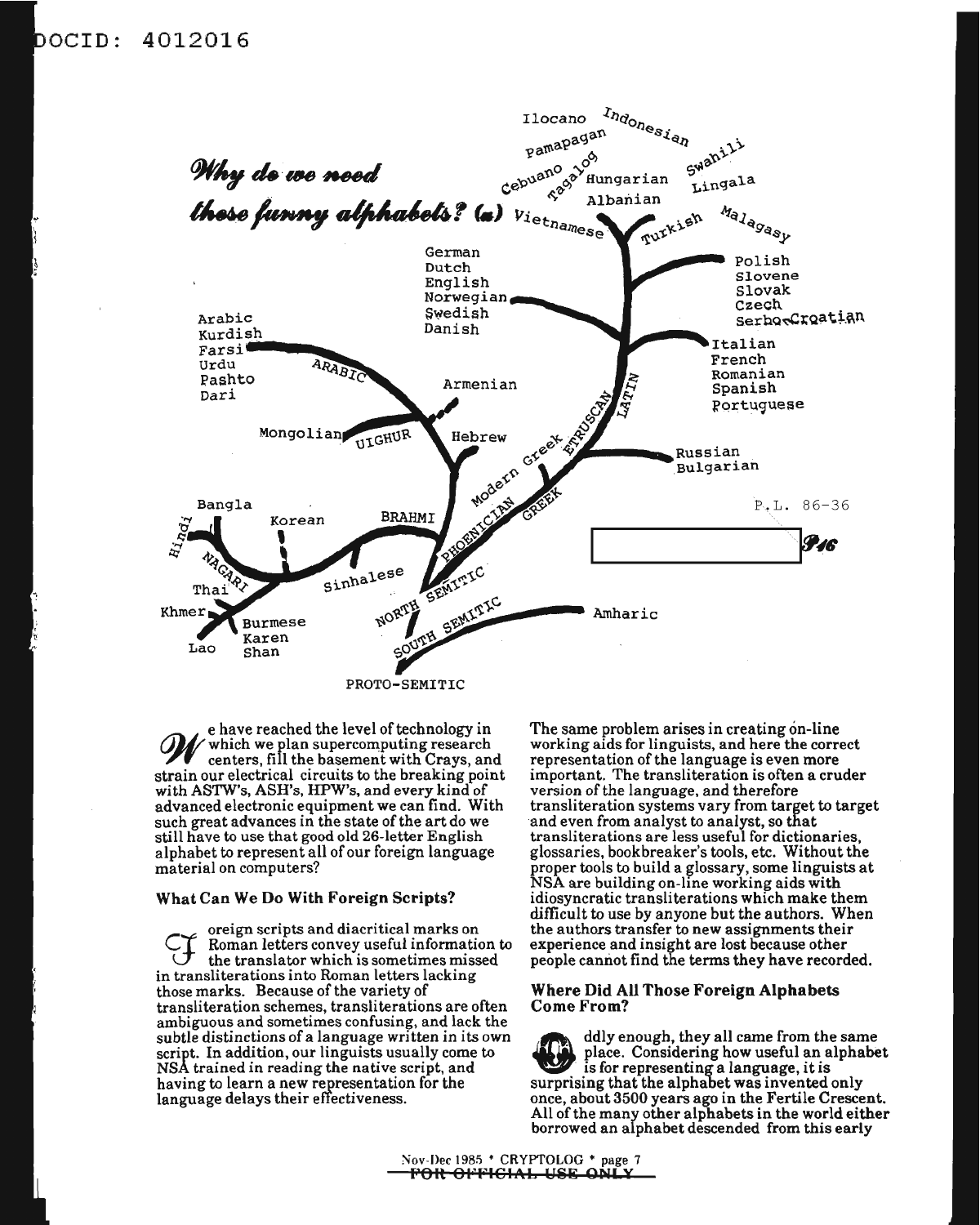Semitic alphabet, or borrowed the idea of an alphabet and invented their own script, as apparently the Koreans did.

The Greeks received the Semitic alphabet from the Phoenicians when trade brought them into contact. The Greeks recognized the potential of an alphabet, although the Phoenician alphabet was not suitable for Greek because it did not contain signs for Greek vowels. In the Semitic languages vowels are not very important for distinguishing words (as they are in Indo-European languages) because they usually denote inflections and different parts ofspeech which can be understood from context.

The Greeks added vowels, a very important innovation to the alphabet. Greek words stripped of their vowels, as is the case with many languages, are indistinguishable from other words with different meanings. In English, the consonants "ct" could stand for "act" "cat" "cut" "cute" "acute", etc.

The Greeks took letters of the Phoenician alphabet which they didn't need (because their language didn't have the same sounds as Phoenician) and used them for the Greek vowels. This adaptation by the Greeks made their alphabet a reasonable representation for European languages, and the two alphabets now found in use in Europe, Roman and Cyrillic, can both be traced to the Greek alphabet.

The other alphabets in the world can be traced to other Semitic variations of the alphabet. The only surviving descendent of South Semitic is the<br>Amharic script. Aramaic, a North Semitic alphabet, was as productive as the Phoenician alphabet, giving rise to Arabic and the Arabicrelated scripts used for Urdu, Farsi, Dari and Pashto. The Indian and Southeast Asian scripts probably also came Aramaic. The Nagari, Devanagari, and Gurmukhi scripts (among others in India) are descended from the Indian branch of the Aramaic-based scripts, while another very productive branch, the South Indian, has given rise to the Southeast Asian scripts: Burmese, Karen,: Shan, Lao, Thai, Khmer, etc. .

#### How is an Alphabet Adapted to a New Language?

he sound pattern of each language is<br>unique, as distinct as a fingerprint. Some type of adjustment must always be made to fit an existing alphabet to a new language. A variety of techniques can be used for this task, including dropping unneeded letters or using them for other sounds which are needed in the new language, combining two or more letters to represent a new sound, inventing new symbols or borrowing symbols from another alphabet to represent a new sound using diacritical marks (small marks above or below the letter, such as accents), or using one symbol for two or more sounds.

The Roman alphabet was adopted by many languages from different linguistic groups, so it is notsurprising that many changes had to be made. In adapting the Roman alphabet to their languages, most people combined letters or added adaptations is that the extended Roman alphabet bristles with diacritics, predominately on the vowels. The 5 vowels of the Roman alphabet are its most glaring weakness in representing a language. English has approximately 12 vowels (depending on the dialect) so we have to overcome this shortage by combining vowel sounds under a single vowel representation. Anyone who has worked' with a child learning to spell English is aware of the confusion which this can cause.

#### The Roman Alphabet: A Gift from the Gods or Just Another Script?

e received the upper case letters of the<br>Roman alphabet literally, carved in stone. We Roman alphabet literally, carved in stone.<br>The Romans had a penchant for building monuments and chiselling inscriptions on them. They therefore modified their alphabet to forms which could be carved easily into stone, and would at the same time provide a grand and elegant display.

Centuries later, after the invention of the computer by English-speaking people, these same letters proved to be easy to display with a small matrix of dots by a printer, or later on a CRT. The lower case Roman letters evolved differently. In addition to writing on stone, the Romans wrote on wax tablets, papyrus, and later, parchment. These media, with stylus or ink, demanded a different style of letters which could be written more quickly than the capital letters. This need gave rise to the cursive style and lower case letters.

The lower case letters are not as easy to print and display on a computer because some of them extend be)ow the base line, and the enclosed spaces are smaller, requiring higher resolution, that is, more dots, to represent them clearly.

Nevertheless, lower case letters have been added to computer character codes, and ASCII, the American Standard Code for Information Interchange, now has both upper and lower case Roman letters to represent English. Lower case letters are therefore available on a growing number of computers.

In terms of the development of the computer, the English version ofthe Roman alphabet has been a gift from the Gods, providing the simplest writing system in the modern world for displaying text on a computer, and thereby facilitating the development of the computer.

In terms of representing text, or understanding natural languages, however, it is important to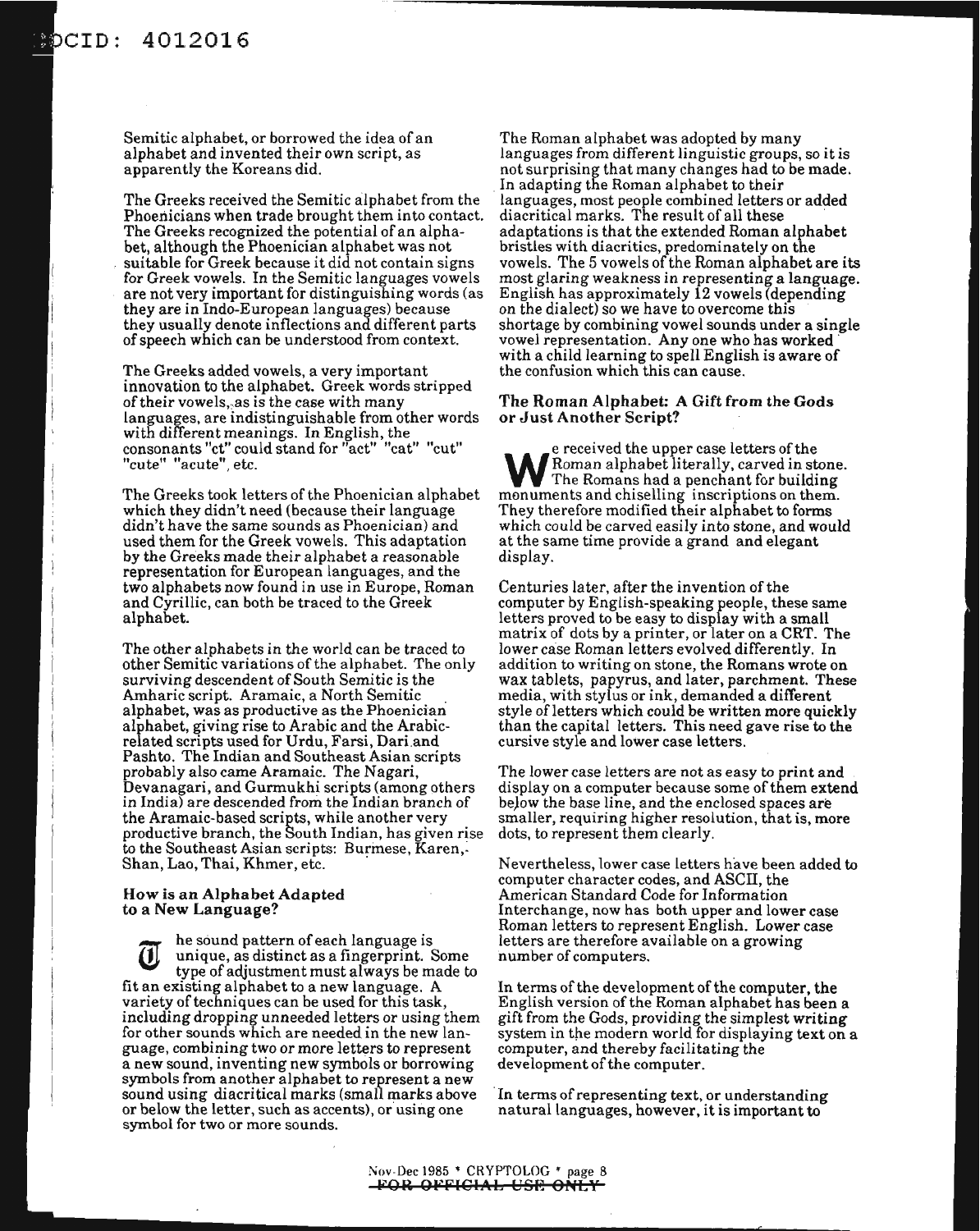4012016 OCID:

| ALPHABETS ON THE XEROX STAR |                |                          |            |  |  |  |  |
|-----------------------------|----------------|--------------------------|------------|--|--|--|--|
| Afrikaans                   | Dutch          | Japanese                 | Romanian   |  |  |  |  |
| Albanian                    | English        | Khmer                    | Russian    |  |  |  |  |
| Amharic                     | Farsi          | Serbo-Croatian<br>Korean |            |  |  |  |  |
| Arabic                      | French         | Kurdish                  | Slovak     |  |  |  |  |
| Armenian                    | German         | Lao                      | Slovene    |  |  |  |  |
| Bangla                      | Greek          | Lingala                  | Spanish    |  |  |  |  |
| Bulgarian                   | Haitian Creole | Maghrebi Arabic          | Swahili    |  |  |  |  |
| Burmese                     | Hebrew         | Malagasy                 | Swedish    |  |  |  |  |
| Cebuano                     | Hindi          | Norwegian                | Tagalog    |  |  |  |  |
| Chinese                     | Hungarian      | Pampangan                | Thai       |  |  |  |  |
| Czech                       | Ilocano        | Pashto                   | Turkish    |  |  |  |  |
| Danish                      | Indonesian     | Polish                   | Urdu       |  |  |  |  |
| Dari                        | Italian        | Portuguese               | Vietnamese |  |  |  |  |
|                             |                |                          | (U)        |  |  |  |  |

P.L.86-36

remember that the English version of the Roman alphabet isjust another script.

#### How Can We Represent the Other Scripts on the Computer?

he standard ASCII character codeof7 bits gives us 27 or 128 characters to work with. This is only enough for English, and is the character code size of the ASTW and other UNIXbased systems. The extended ASCII code of 8 bits gives us 28 or 256 characters, and is displayable under DOS and other operating systems. The extended ASCII code gives us some vowels with diacritical marks and two consonants with diacritics so that we can represent the Scandinavian and West European languages. The extended ASCII code is not sufficient for representing the East European or Asian languages which are written in the Roman alphabet. It contains a few Greek letters used in mathematical or scientific notation, but does not contain the entire Greek alphabet.

In order to complete the Roman alphabet and to add all of the other alphabets and the Chinese and Japanese syllabaries, we obviously need a far larger character code than we can get using a single computer word of 8 bits.

Xerox has solved this problem by building a double word for the Xerox STAR character code. The 16 bit character code gives us 216 or 65,536 characters

to use in representing our alphabets and syllabaries, which is ample space to specify the various characters for all languages. The code expands to 16 bits only where needed for the language fonts, so space is not wasted in processing text in the standard ASCII code. In addition to developing an operating system and character code which is capable of displaying all of these foreign languages, Xerox has already built many foreign-Iangauge character fonts. With the 1986 software release, a total of 52 languages will be available on the new, faster, fully-programmable Xerox STAR.

#### Should NSA Abandon the 7-bit ASCII Standard for Language Processing?

es. The l6-bit extended ASCII code is compatible with the 7-bit or 8-bit ASCII codes, so our data bases in English will be fully compatible with the l6-bit character code as has been demonstrated by connecting the Xerox, terminals to CARILLON and other computer systems.

Now that computer processing has developed to the point where we are talking about massively parallel processing and millions of operations per second, do our linguists still need to be shackled by a writing system devised by Roman stonecutters 2000 years ago?  $\Box$ 

Nov-Dec 1985 \* CRYPTOLOG \* page 9 FOR OFFICIAL USB ONLY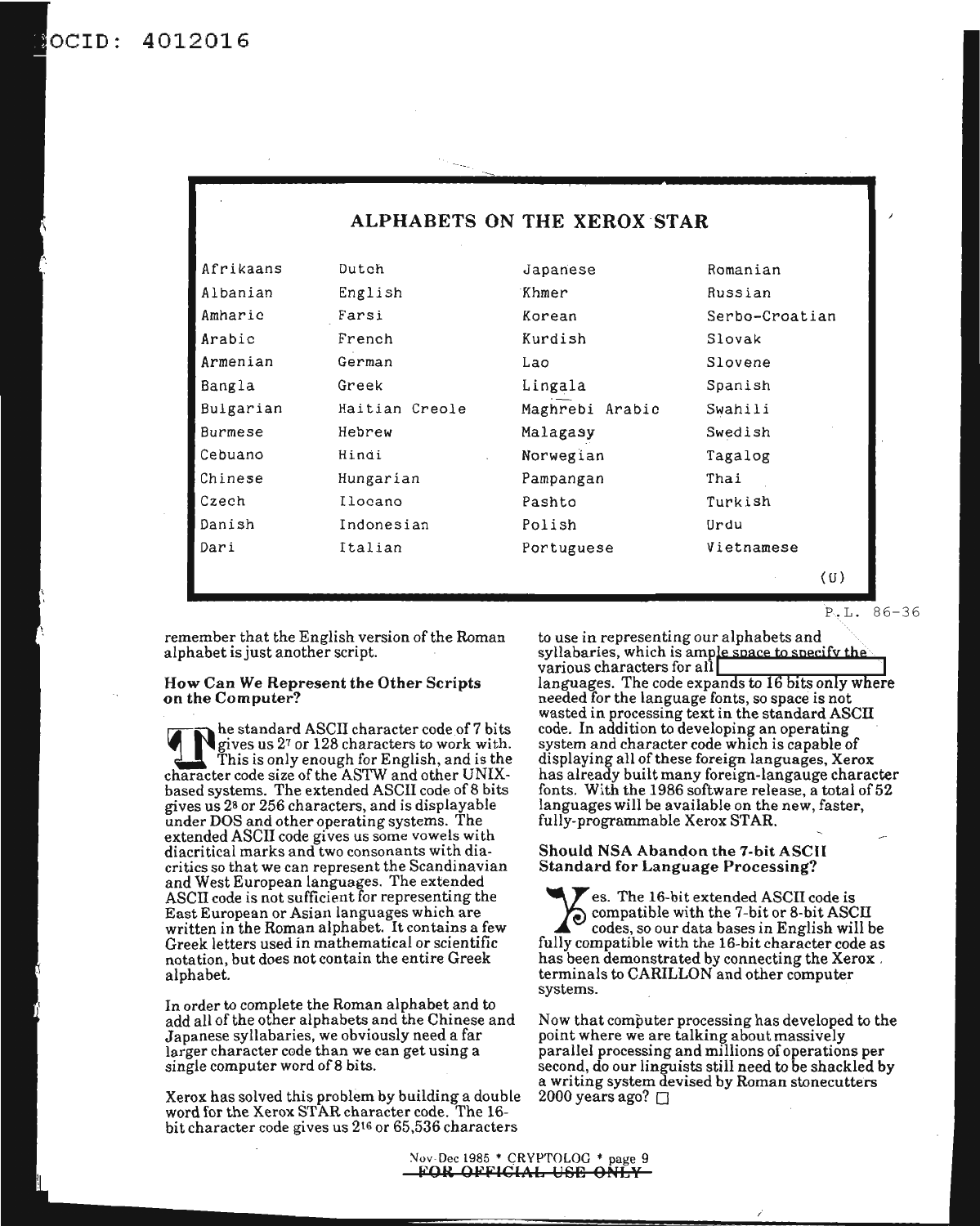### aCID: 4012016



The other day I wanted to check the hyphenating done by nroff on a document I'm getting ready to produce. Ifyou've worked with nroff (or almost any other hyphenating system), you know that it tries hard but has a few flaws, some of them genuine howlers. Nroff allows you to force the hyphens wherever you want, for any given word, but you have to know which words it botches. And every now and then one finds a new one ...

So I decided to build a little shell that would pull out those lines ending with a hyphen, along with the line following, and print them onto a separate file for examination. I decided to use the stream editor sed, mostly because it is rather fast. It zips through long files with great ease. <sup>I</sup> don't know in want to check the hyphens in a REALLY long file, but I'll worry about that if I ever get one.

The shell file is called hyck and looks like this:

```
if x''\$1" = x goto usage<br>= 1 $s/lib
echo hyck of file: $1 > hyck.out
sed -f $l/hyek.lib $1 » hyek.out
we hyek.out
e hyek.out <--
exit
: usage
echo Usage: hyck filename
```
Line 1 checks for a filename in the command line and bails out with an error message ifit doesn't find any.

Line 2 assigns the variable I (letter L) a string which equates to my directory lib at top level. I have top level directories named bin, for my executable files, including shells, and lib, for my library files. It is my habit in my.profile to assign my bin directory the shell variable b and to assign my lib directory the variable I.

This shell hyck is kept in my bin, and a companion file called hyck.lib is kept in my lib. The variable s on line 2 is a standard shell variable which always expands to my home login directory.

Line 3 puts the first line into file hyck.out, a reminder of the content of the file -- I get forgetful sometimes.

Line 4 does the work, running the sed according to the commands listed in the companion file hyck.lib located in my lib directory. The output is added to file hyck.out; if the  $\geq$  were a  $\geq$ , the file would first be erased.

Line 5 gives me a count of words and lines.

Line 6 puts the output file into the screen editor for me.

The companion file hyck.lib looks like this:

: loop p n /r¢ -]-\$/b loop p } tn Pr hyphen lines and Eol lines /(¢ -]-\$/{

Line 1 says "don't print any line unless asked to."

Line 2 looks for a line ending with a '-' but not preceded by a space or another '-' . (Note: on some UNIX systems, the ¢ will be a 'hat' or circumflex.)

Line 3 prints the line number

Line 5 prints the line

Line 6 moves to the following line

Line  $7$  branches back to Line  $4$  ('b loop') if this is another line ending with a hyphen.

Line 8 prints this line, presumably one that doesn't end with a hyphen.

Your own private bells and whistles can be added.  $\Box$ 

Nov-Dec 1985 • CRYPTOLOG \* page 10 <del>-FOR OFFICIAL USE ONLY</del>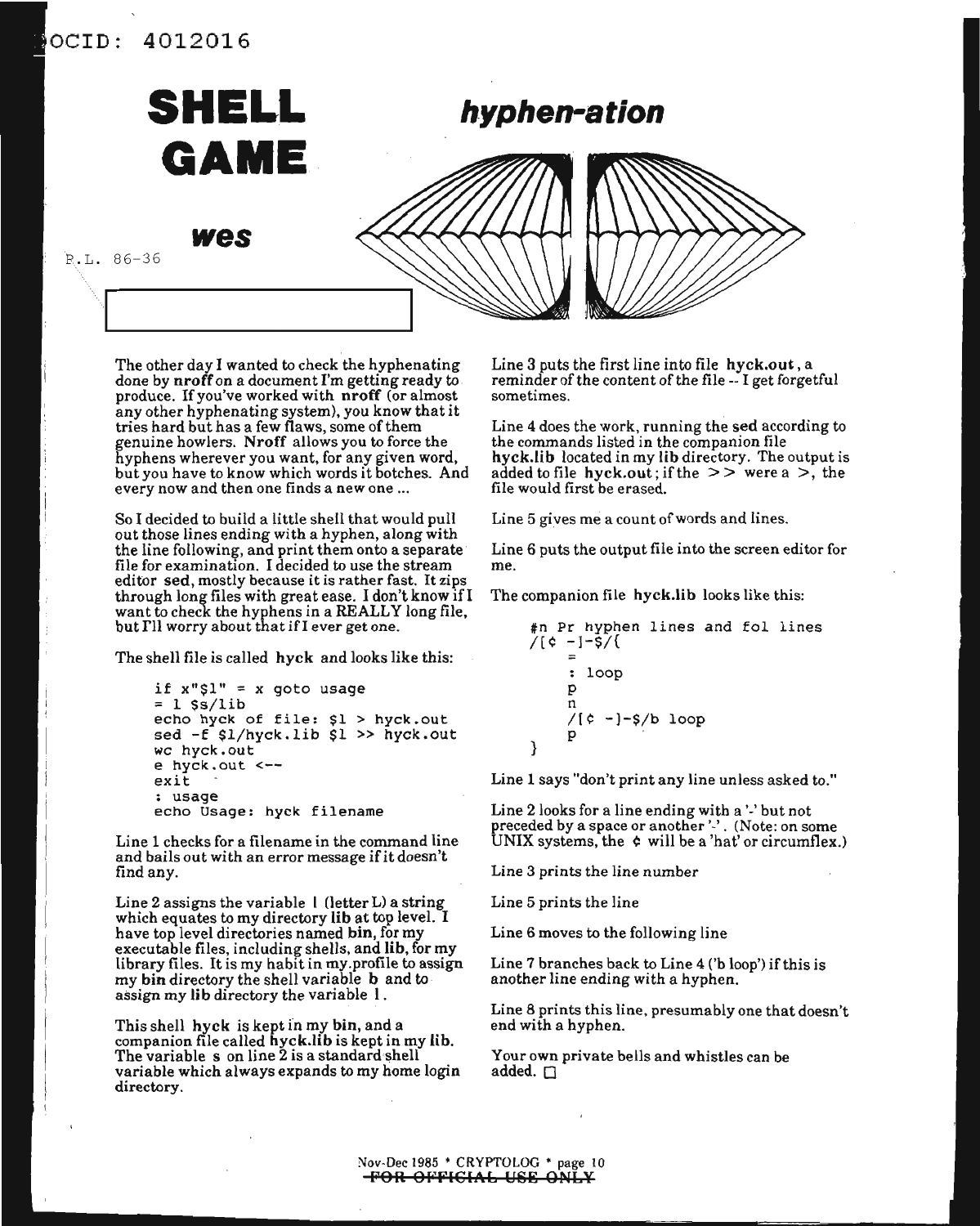### DOCID: 4012016

CONFIDENTIAL



# KRHHTOLOGIE

by PATRICK HORSTER.

Rheinisch-Westfälische Technische Hochschule Aachen

published by Bibliographisches Institut Wissenschaftsverlag, February, 1985

> Editor's note: In order to make it easier for readers to distinguish between the unclassified published material and the classified reviewer's remarks, the latter are shown in boldface.

(FOUO) This is a textbook on cryptography which is elementary by our standards and breaks no new ground. But a few of the examples are novel; they will be emphasized in the paragraphs which follow. The text follows notes which the author has apparently used for a course.

(U) The first five chapters are introductory. The next three concern "classical" cryptology,<br>including DES in Chapter 8. There follow three chapters on public-key cryptosystems. Then two chapters summarize needed results in number theory and elementary algebra. The last chapter contains a brief sketch of rotor machines and the McEliece public-key system (based on "old" Goppa codes). We shall treat only the six central chapters (6-11) which deal with "classical" and "public-key" systems.

(U) Chapter 6 starts with substitution methods. Some of the examples are harbingers: one finds a keyed "P-Box" which permutes inputs; a matrix<br>which later will implement a Hill system appears too. The familiar Vigenère and Caesar systems are also discussed, as are one-time pads and periodic additive systems. Linear feedback shift registers make an appearance, as do Playfair systems and an old system which I didn't recall (it had appeared in a 1902 book in French by Dellastelle).

(U) Moving quickly through transposition methods, he closes the chapter with a section on composite codes. He defines an SP-system, of which DES is an example, as a product of substitutions and permutations. Huffman coding also appears here. He says that composite ciphers can be very hard to break, giving an example in which three operations are performed:

(1) addition mod 36 (the standard alphabet followed by the ten digits 0-9) variance a periodic key. In his example, the key is<br>TEXT and the plaintext SCHUTZ is enciphered:<br>SCHUTZ + TEXTTE = BG4DC3;

(2) conversion to digraphs from the alphabet  $\{A, B, C, D, E, F\}$  by use of a  $6x6$ matrix with the 36 alphanumeric elements in scrambled order in the matrix;

(3) finally, application of a fixed 6-long permutation to the resulting stream in blocks of six.

(U) Horster gives a second composite scheme which he associates with the Russian spy Reino Hayhanen:

(l) encipherment with a monome-dinome matrix, with the resulting stream entered into a 9-wide matrix;

(2) application of a permutation key followed by extraction by columns from the 9-wide matrix; the resulting text is then entered into a 6-wide matrix not horizontally but following a "staircase" design.

(3) application of still another permutation key; and extraction of the columns of the 6-wide matrix to be read off as cipher.

(U) Chapter 7 details standard cryptanalytic techniques, with an emphasis on monoalphabetic frequency distributions. Shannon's informationtheoretical approach is mentioned. The "method of<br>Kasiski and Friedman" shows how the length of the key in a periodic polyalphabetic substitution system can be determined by counting the distance between long repeats. The index of coincidence is cited as a useful tool. He shows that book ciphers can be attacked by cribbing, using high frequency letters. His text came from Ray Smullyan's "This book needs no title"! He shows that knowledge of the first 2n values of a key stream generated by a

Nov-Dec 1985 \* CRYPTOLOG \* page 11<br>HANDLE VIA COMINT CHANNELS ONLY -CONFIDENTIAL-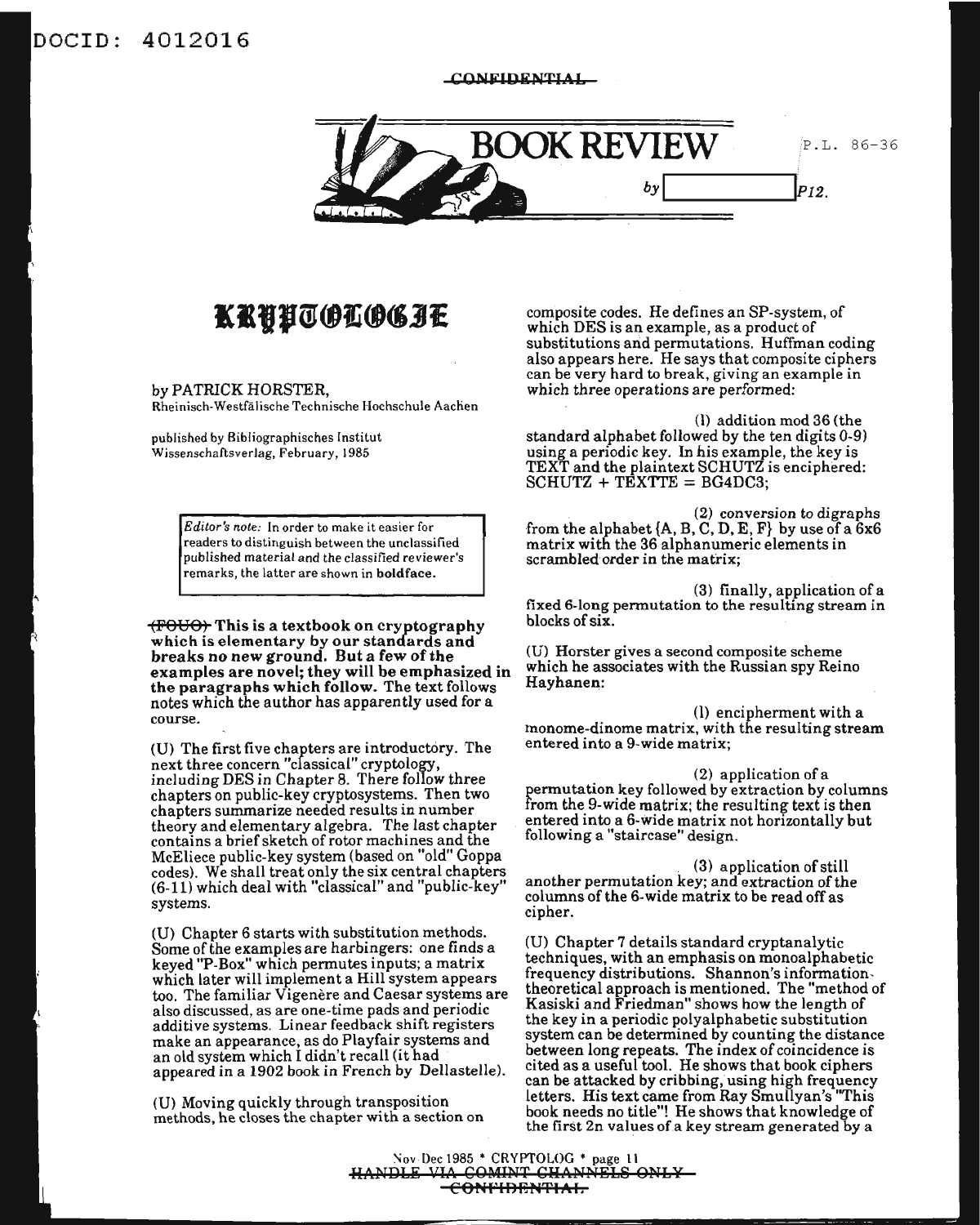### OCID: 4012016

EO 1. 4. (d) P.L. 86-36

> linear n-stage shift register will allow solution. He uses Gaussian elimination to solve the system of n equations. Finally, he explains a chosen plaintext attack on the Hill system.

(FOUO) Chapter 8 is devoted to DES. It contains the usual description, a section on modes of operation, and an inconclusive section on security. I could find nothing new in this chapter.

 $C-CCO$ ) Chapter 9 deals with the public key distribution system, attributed in the outside  $literature to Pohlig and Hellman$ 

the encipherment of a message x is xe mod p; decipherment is performed by an operation of the same form (exponent d, with  $ed=1 \mod p-1$ ). Horster discusses known methods for taking logarithms mod p, but does not get into the exciting recent work of Odlyzko and Coppersmith.

 $\left\langle 6\text{-}60\text{-}60\right\rangle$  In Chapter 10 we find a description of the RSA (Rivest-Shamir-Adleman) algorithm, Horster

shows how to recover the plaintext when two identical messages are enciphered with different exponents but the same (compound) modulus. He discusses the attack on RSA which arises from the iteration of the encipherment operator. One section is allotted for a discussion of the modification attributed to Hugh Williams (recall that one of the two primes whose product yields the modulus n is congruent to  $3 \mod 8$ , the other to  $7$ mod 8) and the proof that this modification makes solving the  $\operatorname{RSA}$  scheme as difficult as factoring.

 $+$ FOUO) The longest chapter in the book is Chapter 11, presenting systems based on knapsacks. Although all of the knapsacks had appeared in the literature, I confess to an unfamiliarity with a few of them. He defines the usual superincreasing knapsack ("simpel," or "extra simpel" ifthe knapsack elements are not permuted) and shows how a modular transformation provides a trapdoor in the system. The Graham-Shamir system is introduced. A knapsack attributed to C. Leung (1978) and another designed by Willett (1983) are described. Both of these had escaped my attention. Others who may have seen them have, quite reasonably, ignored them. The attack of Shamir which destroyed the Merkle-Hellman knapsack is sketched, but the recent developments (due to Brickell and Lagarias) which showed the weakness ofthe iterated Merkle-Hellman scheme are not mentioned. Signatures via knapsacks receive cursory consideration.

(FOUO) In summary, this book is an elementary summary of known results. I find complete nor as advanced as, for example, the recent book of Konheim.  $\square$ 



Thank-you for publishing the help-wanted ad for A331. This was a quick way to put the word out to the cryptanalytic community; it was faster than going through normal personnel channels.



Pandrastin

### **OPPORTUNITY**

ONE-OF-A-KIND JOB FOR:

1 a technically-oriented SR, IR, or linguist 1

I a literate cryppie or computer scientist I

<sup>I</sup> as a team member on a high-visibility project involving G4's enciphered speech mission to document software engineering development

<sup>I</sup> must be able to communicate with highly creative managers, programmers, and analysts

<sup>I</sup> will be expected to develop a coherent document from the writings of several authors

<sup>I</sup> will have a chance to publish independent papers

<sup>I</sup> must be able to meet deadlines.



P.L. 86-36

Nov-Dec 1985 \* CRYPTOLOG \* page 12 HANDLE VIA COMINT CHANNELS ONLY-<del>SECRET</del>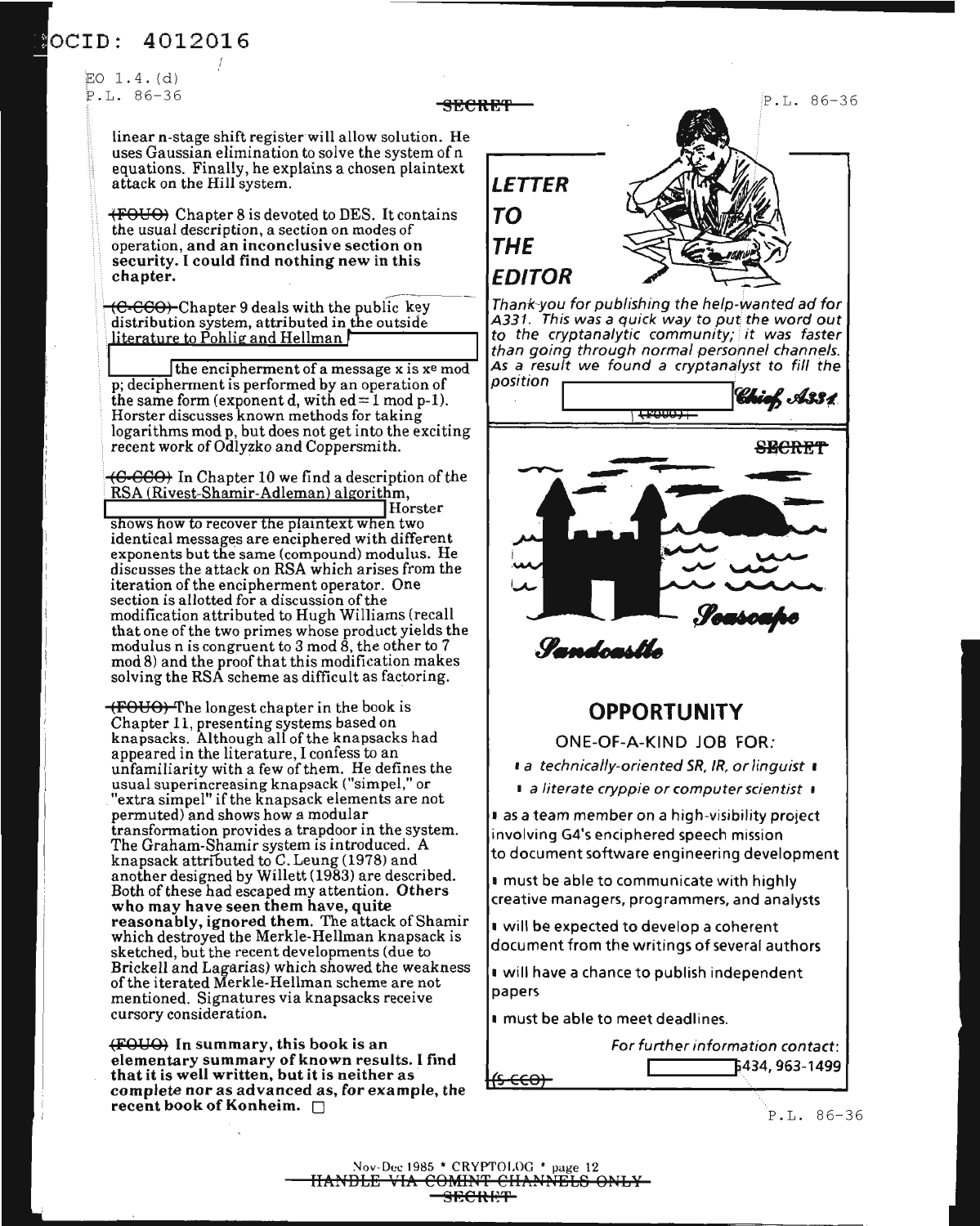

 $\mathcal{I}$